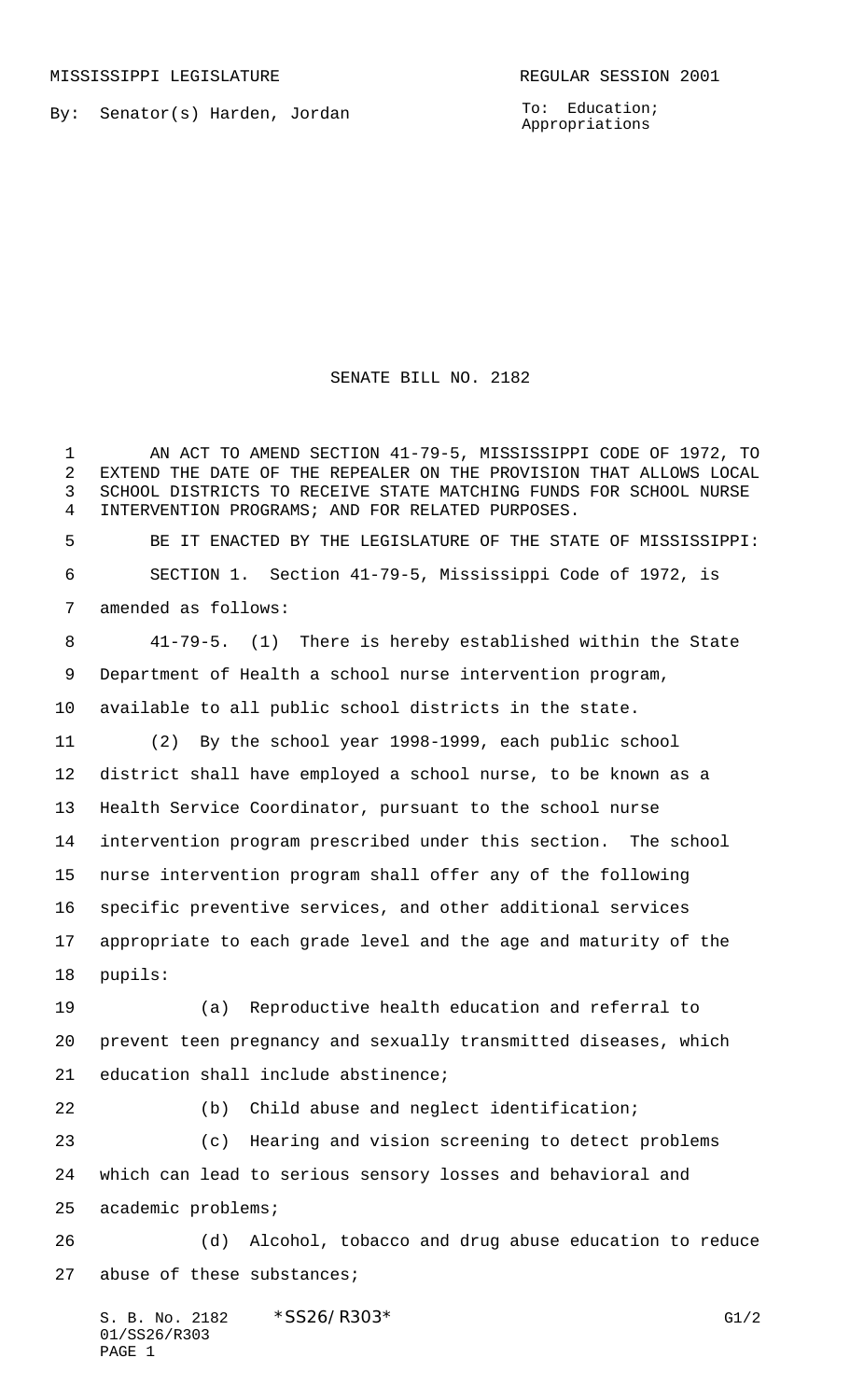(e) Scoliosis screening to detect this condition so that costly and painful surgery and lifelong disability can be prevented;

 (f) Coordination of services for handicapped children to ensure that these children receive appropriate medical assistance and are able to remain in public school;

 (g) Nutrition education and counseling to prevent obesity and/or other eating disorders which may lead to life-threatening conditions, for example, hypertension;

 (h) Early detection and treatment of head lice to prevent the spread of the parasite and to reduce absenteeism;

 (i) Emergency treatment of injury and illness to include controlling bleeding, managing fractures, bruises or contusions and cardiopulmonary resuscitation (CPR);

 (j) Applying appropriate theory as the basis for decision making in nursing practice;

 (k) Establishing and maintaining a comprehensive school health program;

(l) Developing individualized health plans;

 (m) Assessing, planning, implementing and evaluating programs and other school health activities, in collaboration with other professionals;

 (n) Providing health education to assist students, families and groups to achieve optimal levels of wellness;

 (o) Participating in peer review and other means of evaluation to assure quality of nursing care provided for students and assuming responsibility for continuing education and professional development for self while contributing to the professional growth of others;

 (p) Participating with other key members of the community responsible for assessing, planning, implementing and evaluating school health services and community services that

S. B. No. 2182 \*SS26/R303\* 01/SS26/R303 PAGE 2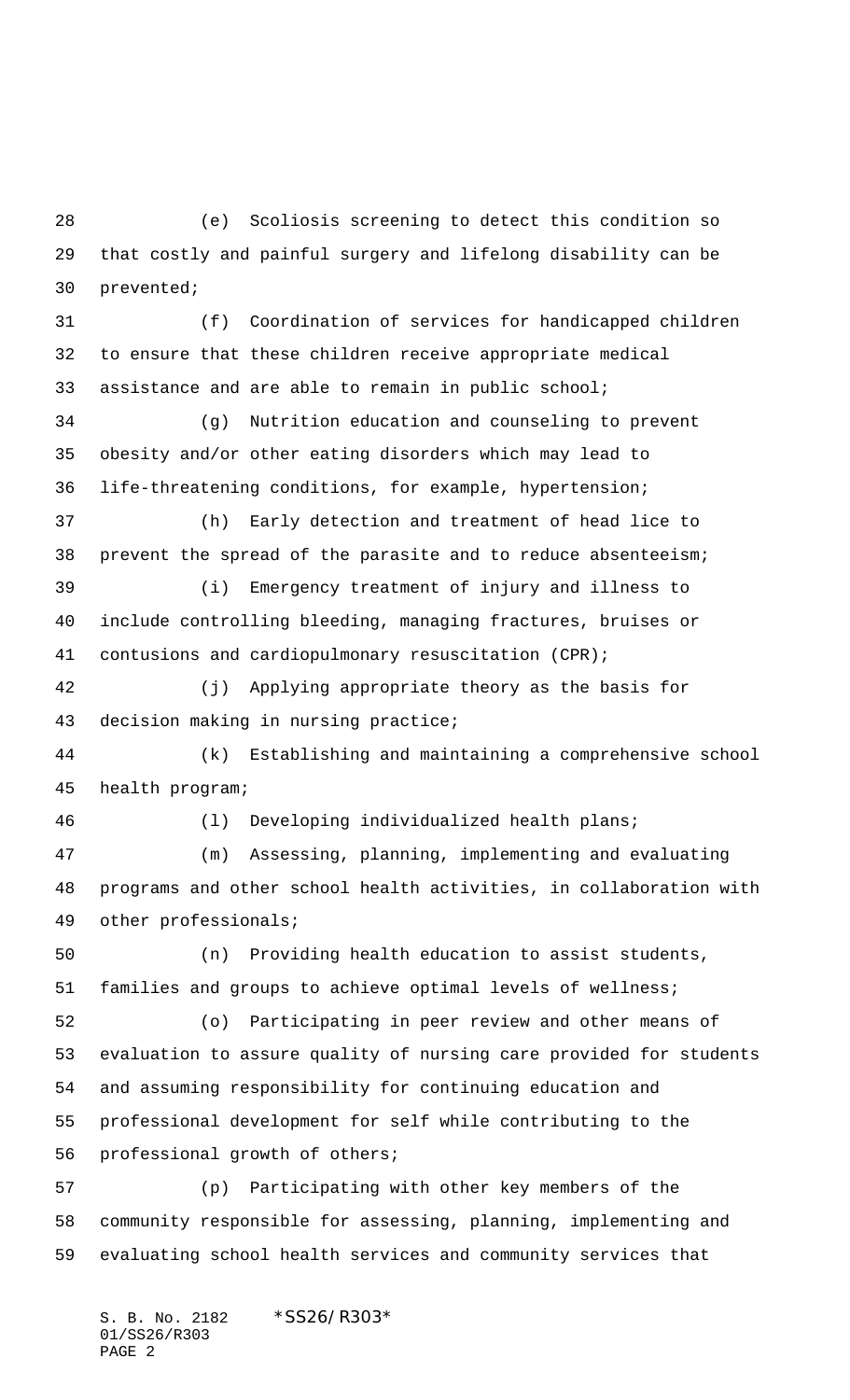include the broad continuum or promotion of primary, secondary and tertiary prevention; and

 (q) Contributing to nursing and school health through innovations in theory and practice and participation in research.

 (3) Public school nurses shall be specifically prohibited from providing abortion counseling to any student or referring any student to abortion counseling or abortion clinics. Any violation of this subsection shall disqualify the school district employing such public school nurse from receiving any state administered funds under this section.

 (4) Each local school district of this state may apply for a school nurse intervention program. State administered funds shall only be available on a 50-50 matching basis, and subject to appropriation by the Legislature, with the local school district providing its local contribution from nonminimum program funds. However, school districts with an ad valorem assessed value per student of less than Seventeen Thousand Dollars (\$17,000.00), according to the most recent ad valorem assessed valuation, shall not be required to make a local contribution to the cost of the program. In order to be eligible for such program, each district desiring to participate shall apply to the State Department of Health by May 31 before the beginning of the applicable fiscal year. Such applications shall be on forms provided by the State Department of Health. The local school governing board and the county health department shall mutually determine their school nurse intervention program within the previously determined state guidelines. The State Department of Health shall determine by July 1 of each succeeding year which local school districts have submitted approved applications for school nurse intervention programs. This subsection (4) shall stand repealed on July 1, 2002.

S. B. No. 2182 \* SS26/R303\* 01/SS26/R303 PAGE 3 (5) Beginning with the 1997-1998 school year, to the extent that federal or state funds are available therefor and pursuant to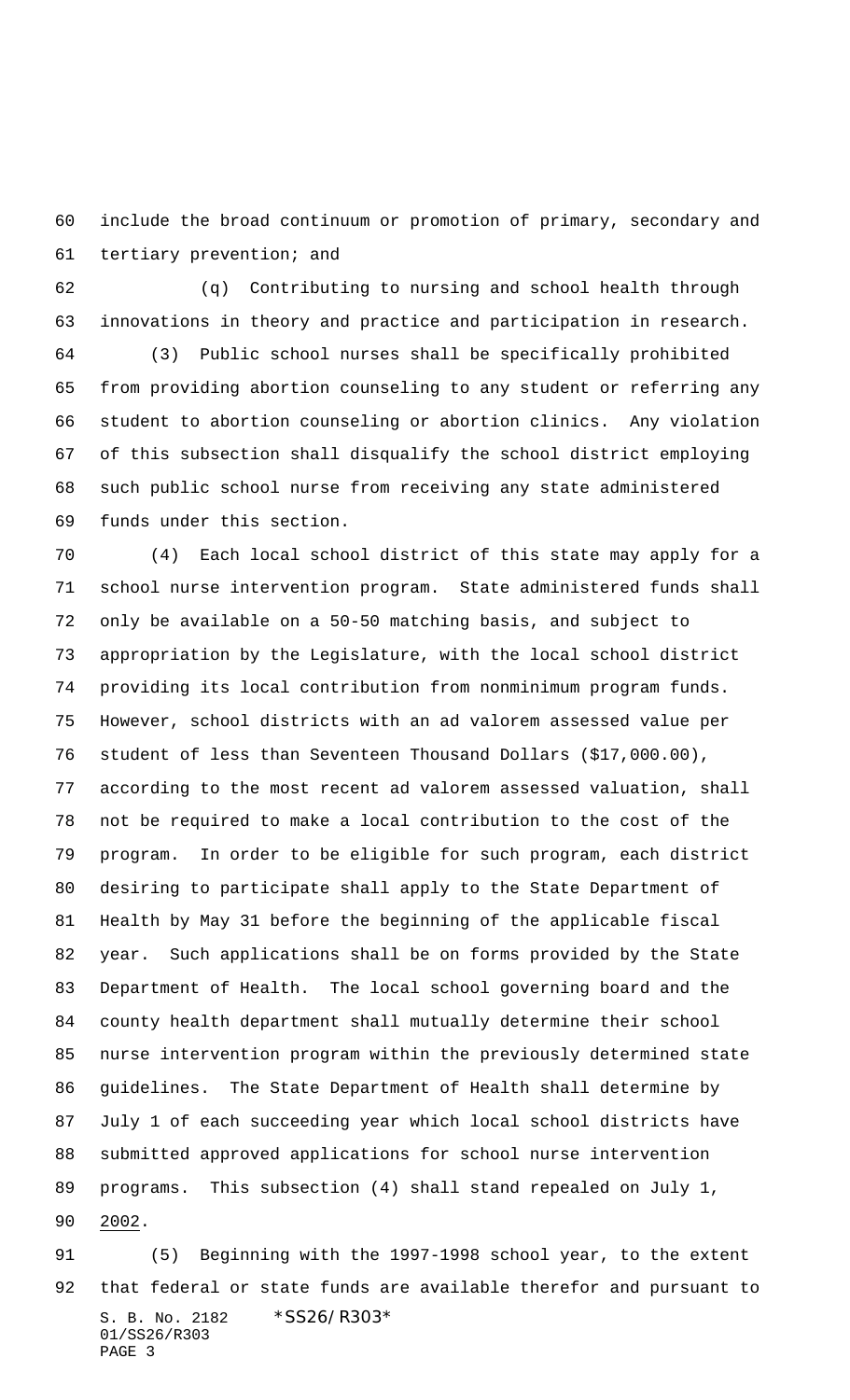appropriation therefor by the Legislature, in addition to the school nurse intervention program funds administered under subsection (4), the State Department of Health shall establish and implement a Prevention of Teen Pregnancy Pilot Program to be located in the public school districts with the highest numbers of teen pregnancies. The Teen Pregnancy Pilot Program shall provide the following education services directly through public school nurses in the pilot school districts: health education sessions in local schools, where contracted for or invited to provide, which target issues including reproductive health, teen pregnancy prevention and sexually transmitted diseases, including syphilis, HIV and AIDS. When these services are provided by a school nurse, training and counseling on abstinence shall be included.

 (6) In addition to the school nurse intervention program funds administered under subsection (4) and the Teen Pregnancy Pilot Program funds administered under subsection (5), to the extent that federal or state funds are available therefor and pursuant to appropriation therefor by the Legislature, the State Department of Health shall establish and implement an Abstinence Education Pilot Program to provide abstinence education, mentoring, counseling and adult supervision to promote abstinence from sexual activity, with a focus on those groups which are most likely to bear children out-of-wedlock. Such abstinence education services shall be provided by the State Department of Health through its clinics, public health nurses, school nurses and through contracts with rural and community health centers in order to reach a larger number of targeted clients. For purposes of this subsection, the term "abstinence education" means an educational or motivational program which:

 (a) Has as its exclusive purpose, teaching the social, psychological and health gains to be realized by abstaining from sexual activity;

S. B. No. 2182 \*SS26/R303\* 01/SS26/R303 PAGE 4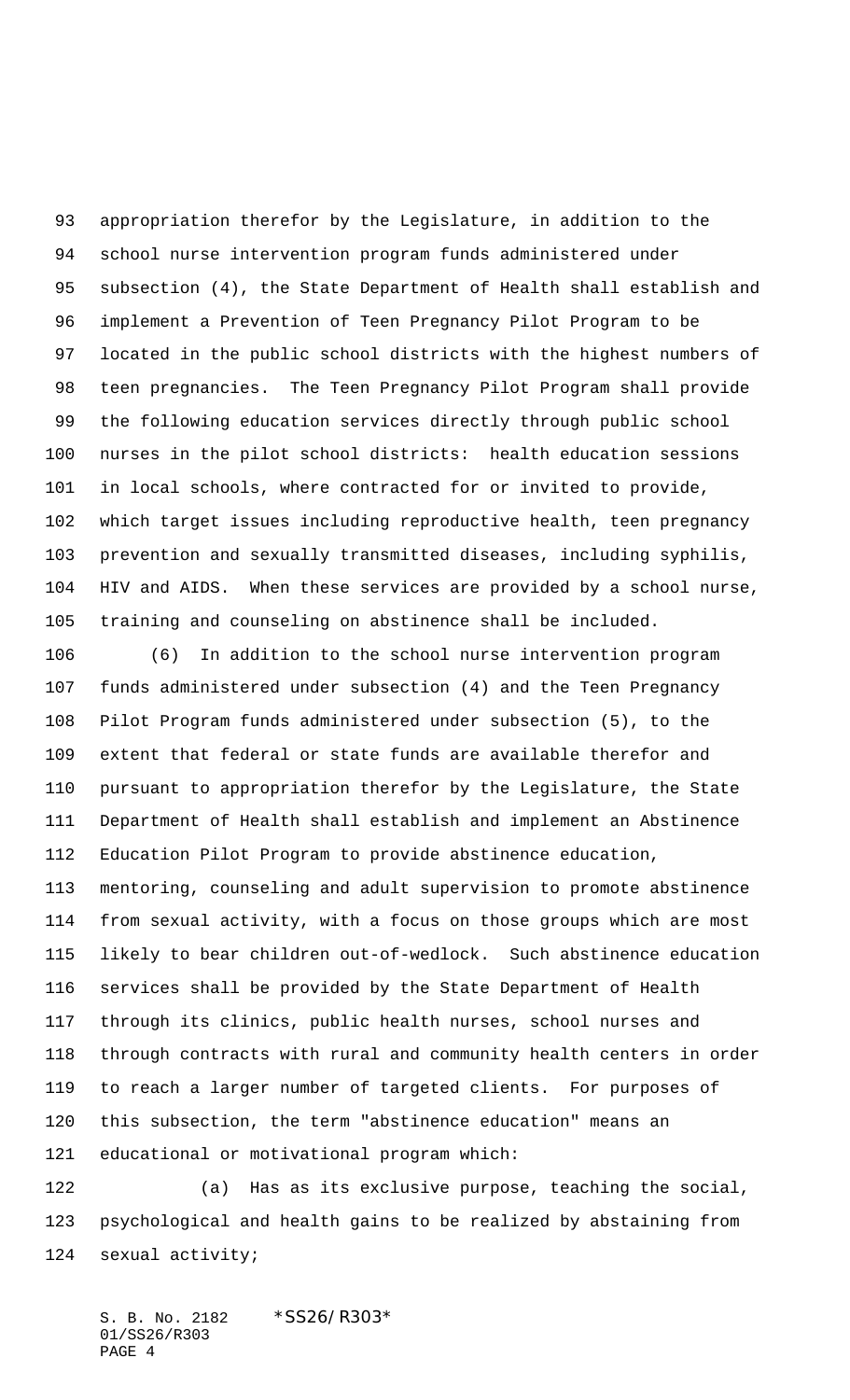(b) Teaches abstinence from sexual activity outside marriage as the expected standard for all school-age children; (c) Teaches that abstinence from sexual activity is the only certain way to avoid out-of-wedlock pregnancy, sexually transmitted diseases and other associated health problems;

 (d) Teaches that a mutually faithful monogamous relationship in context of marriage is the expected standard of human sexual activity;

 (e) Teaches that sexual activity outside of the context of marriage is likely to have harmful psychological and physical effects;

 (f) Teaches that bearing children out of wedlock is likely to have harmful consequences for the child, the child's parents and society;

 (g) Teaches young people how to reject sexual advances and how alcohol and drug use increase vulnerability to sexual 141 advances; and

 (h) Teaches the importance of attaining self-sufficiency before engaging in sexual activity.

 (7) Beginning with the 1998-1999 school year and pursuant to appropriation therefor by the Legislature, in addition to other funds allotted under the minimum education program, each school district shall be allotted an additional teacher unit per every one hundred (100) teacher units, for the purpose of employing qualified public school nurses in such school district, which in no event shall be less than one (1) teacher unit per school district, for such purpose. In the event the Legislature provides less funds than the total state funds needed for the public school nurse allotment, those school districts with fewer teacher units shall be the first funded for such purpose, to the extent of funds available.

S. B. No. 2182 \*SS26/R303\* 01/SS26/R303 PAGE 5 (8) Prior to the 1998-1999 school year, nursing staff assigned to the program shall be employed through the local county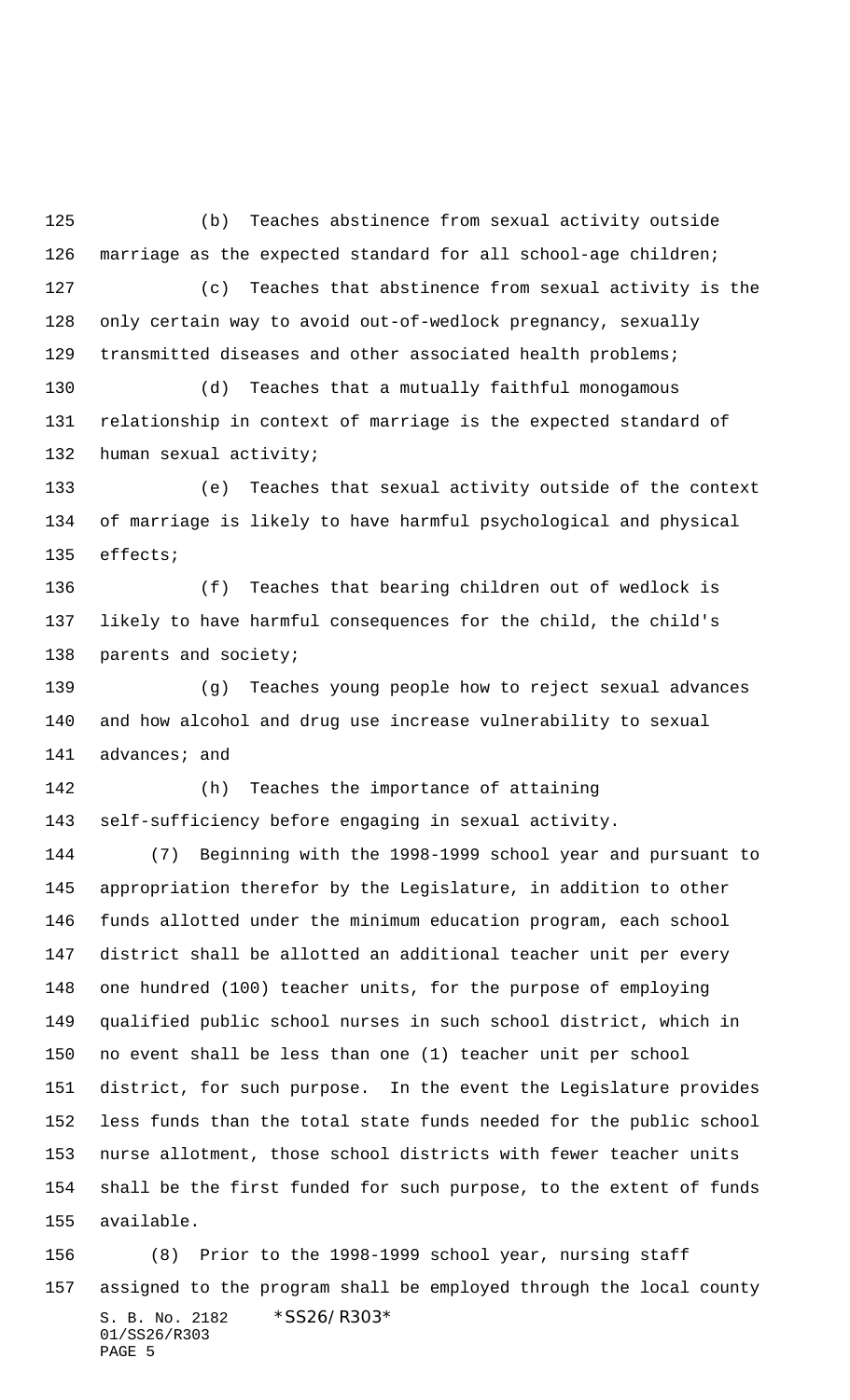health department and shall be subject to the supervision of the State Department of Health with input from local school officials. Local county health departments may contract with any comprehensive private primary health care facilities within their county to employ and utilize additional nursing staff. Beginning with the 1998-1999 school year, nursing staff assigned to the program shall be employed by the local school district and shall be designated as "health service coordinators," and shall be required to possess a bachelor's degree in nursing as a minimum qualification.

 (9) Upon each student's enrollment, the parent or guardian shall be provided with information regarding the scope of the school nurse intervention program. The parent or guardian may provide the school administration with a written statement refusing all or any part of the nursing service. No child shall be required to undergo hearing and vision or scoliosis screening or any other physical examination or tests whose parent objects thereto on the grounds such screening, physical examination or tests are contrary to his sincerely held religious beliefs.

S. B. No. 2182 \* SS26/R303\* 01/SS26/R303 PAGE 6 (10) A consent form for reproductive health education shall be sent to the parent or guardian of each student upon his enrollment. If a response from the parent or guardian is not received within seven (7) days after the consent form is sent, the school shall send a letter to the student's home notifying the parent or guardian of the consent form. If the parent or guardian fails to respond to the letter within ten (10) days after it is sent, then the school principal shall be authorized to allow the student to receive reproductive health education. Reproductive health education shall include the teaching of total abstinence from premarital sex and, wherever practicable, reproductive health education should be taught in classes divided according to gender. All materials used in the reproductive health education program shall be placed in a convenient and easily accessible location for